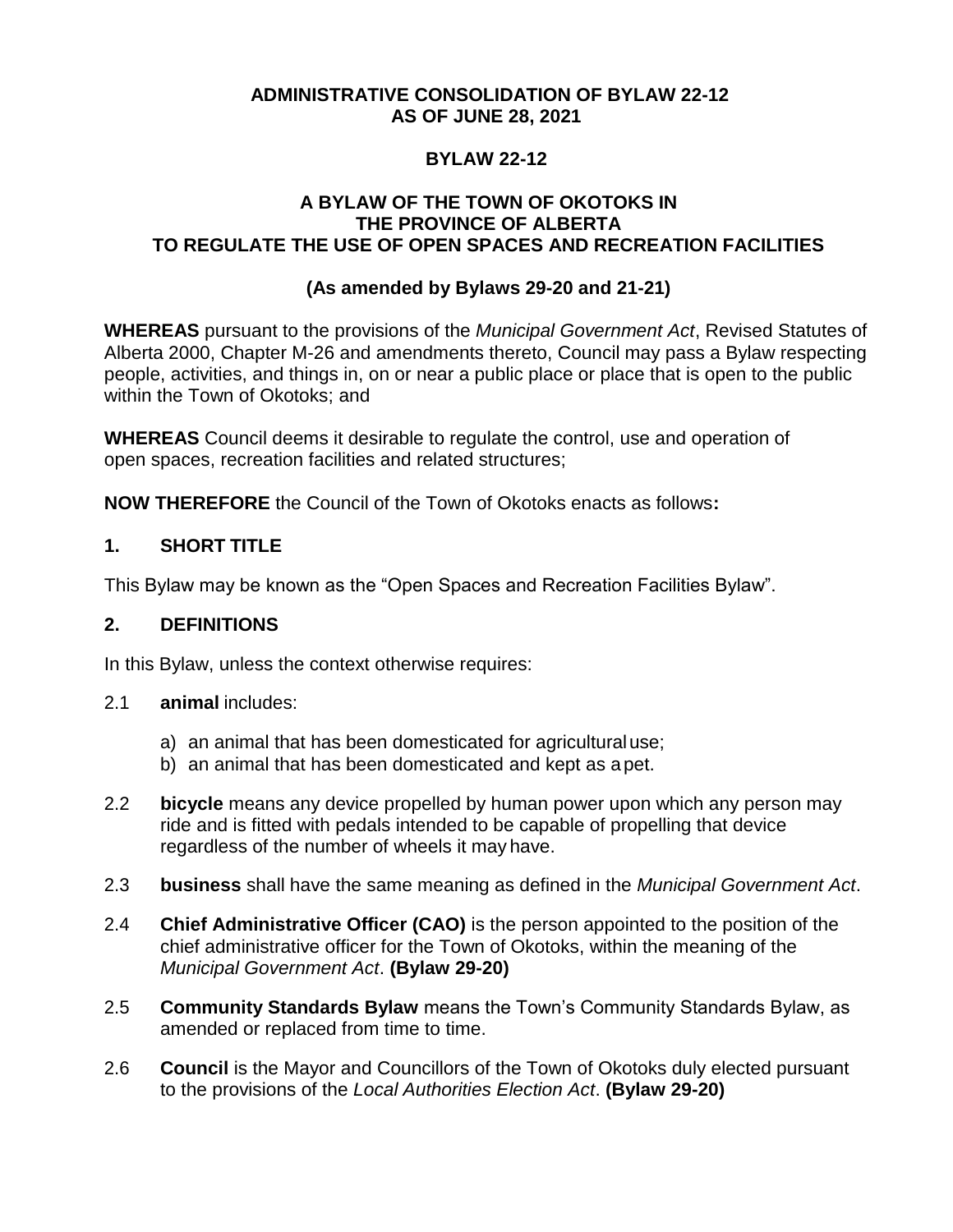## **(Subsection 2.7 deleted as per Bylaw 21-21)**

- 2.7 **directive signage** means a sign approved by the CAO which identifies a rule, regulation, route, service, or location and providesdirection through written description, address, and/or graphic or pictorial illustration. **(Bylaw 29-20)**
- 2.8 **Facility Rental Contract** means a permit issued by the CAO, or a contract between the applicant and the Town, for a license authorizing temporary use or occupation of an open space or recreation facility by any person or for the purpose of a special event or block party. **(Bylaw 29-20)**
- 2.9 **Fur-bearing animal** shall have the same meaning as defined in the Wildlife Act, R.S.A. 2000, Chapter W-10 as amended or replaced from time to time, but for the purpose of the Bylaw shall only include the following animals:
	- a) Bear;
	- b) Moose;
	- c) Coyotes;
	- d) Foxes;
	- e) All species of Elk (Wapiti);
	- f) Mule Deer; and
	- g) Whitetail Deer.
- 2.10 **highway** means "highway" as defined in the Traffic Safety Act but shall be restricted to highways within the Town.
- 2.11 **Land Use Bylaw** means the Town's Land Use Bylaw, as amended or replaced from time to time.
- 2.12 **liquor** means spirits, wine, beer or any other alcoholicbeverage.
- 2.13 **motor vehicle** means "motor vehicle" as defined in the Traffic SafetyAct.
- 2.14 **natural area** means open spaces (such as the Sheep River valley, escarpments, ravines, storm water management ponds, and drainage channels) composed of nonmanicured vegetation that comes from both natural regeneration and intentional plantings.
- 2.15 **off-highway vehicle** means "off-highway vehicle" as defined in the Traffic Safety Act.
- 2.16 **open space** means an area, including vegetation and improvements located therein, over which the Town exercises control; and so as not to restrict to generality of the foregoing, includes: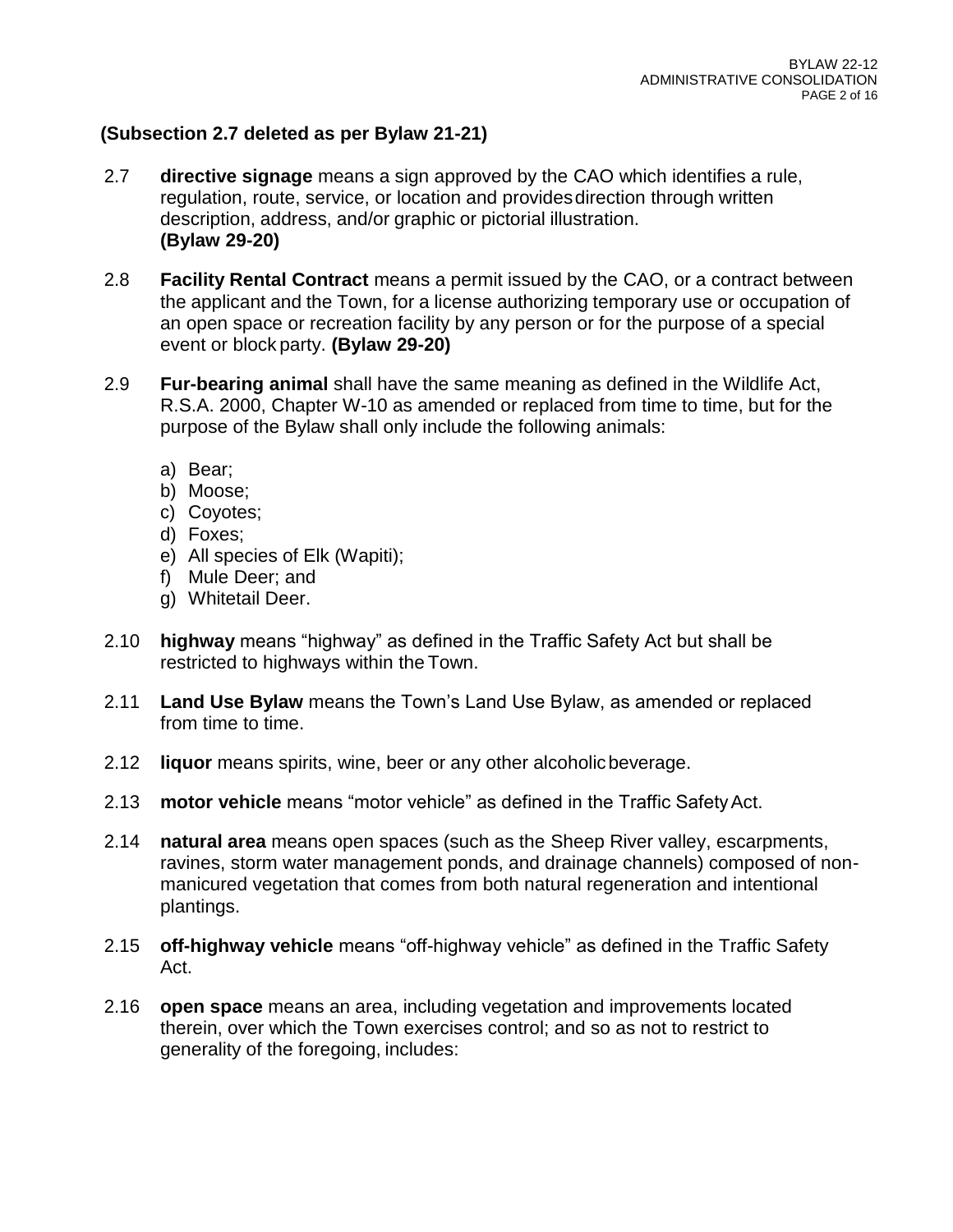- a) all Town land designated for public open space purposes or nature reserve pursuant to the Land Use Bylaw and reserve land pursuant to the *Municipal Government Act* and any predecessor or substantive parallel legislation;
- b) Town owned lands designated for use as a public open space by resolution of Council;
- c) joint-use school grounds;
- d) median strips, boulevards and traffic islands;and
- e) an open space to be used for rest, recreation, exercise, pleasure, amusement, and enjoyment which may include:
	- i. Playgrounds;
	- ii. Cemeteries;
	- **iii.** Natural Areas:
	- iv. Sports Fields;
	- v. Pathways;
	- vi. Trails;
	- vii. Open space roadways; and
	- viii. Off-leash dog facility;

but excludes golf courses.

- 2.17 **park** means allowing a motor vehicle (whether occupied or not) to remain stationary in one place except:
	- a) while actually engaged in loading or unloading passengers;
	- b) when complying with a direction given by a Peace Officer or traffic control device.
- 2.18 **pathway** means a multi-purpose thoroughfare managed by the Town which is improved by asphalt, concrete, brick, shale or other surface treatment whether or not it is located in an open space, and includes any bridge or structure withwhich it is contiguous.

### 2.19 **Peace Officer** means:

- a) a member of the Royal Canadian Mounted Police;
- b) a Community Peace Officer as appointed by the Solicitor General of Alberta;
- c) a Bylaw Enforcement Officer as appointed by the Town to enforce bylaws of the Town.
- 2.20 **permitted leash** means a "permitted leash" as defined by the ResponsiblePet Ownership Bylaw.
- 2.21 **Person** means any:
	- a) individual;
	- b) proprietorship;
	- c) corporation; or
	- d) society. **(Bylaw 29-20)**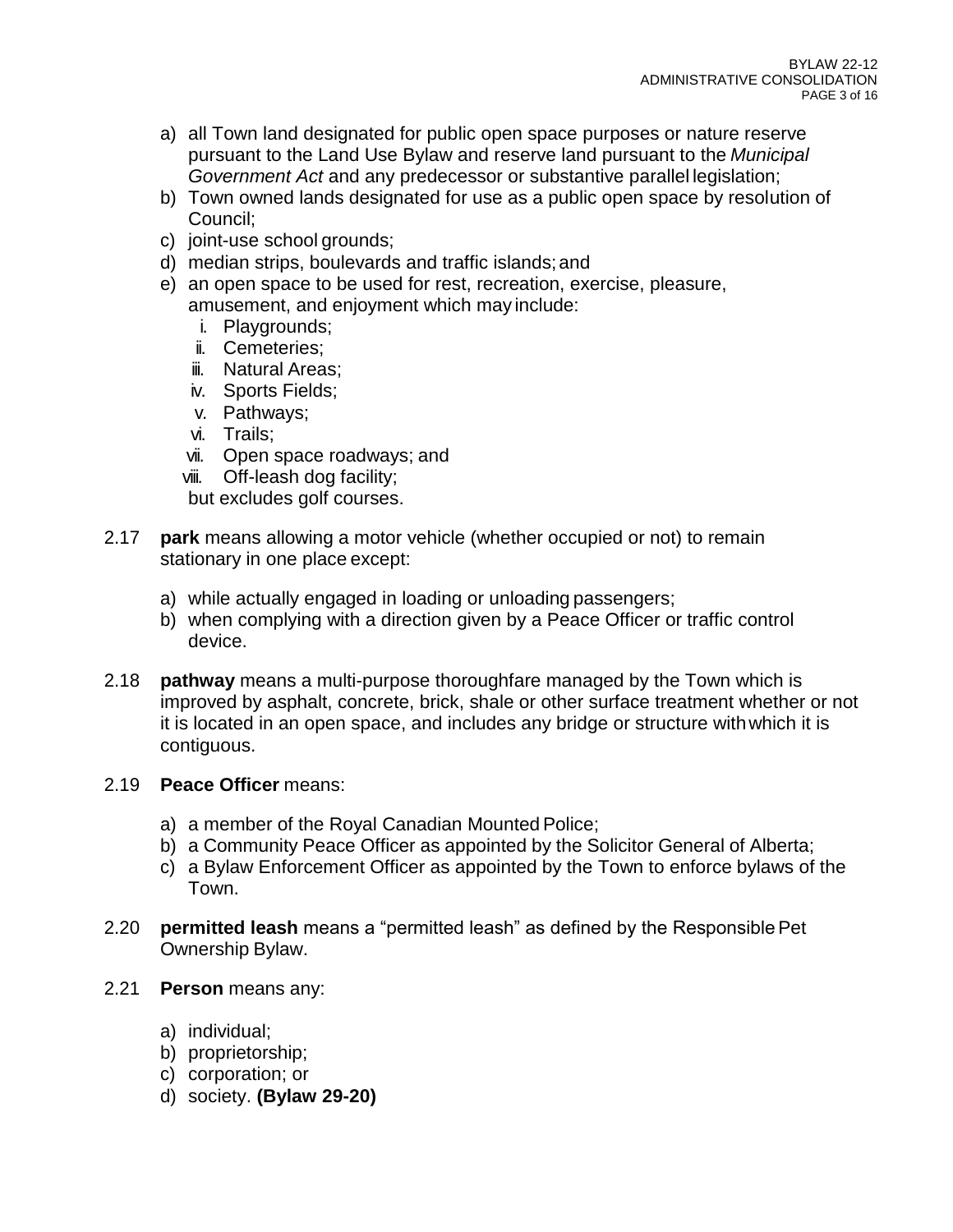- 2.22 **Provincial Offences Procedure Act** means the Provincial Offences Procedure Act, R.S.A. 2000, Chapter P-34 as amended or replaced from time totime.
- 2.23 **recreation facility** means a structure or building under the operation and management of the Town including swimming pools, footbridges, cultural centres, arenas, skateboard facilities, open spaces, outdoor ice surfaces, and athletic fields.
- 2.24 **Responsible Pet Ownership Bylaw** means the Town's ResponsiblePet Ownership Bylaw, as amended or replaced from time totime.
- 2.25 **roadway** means that part of a highway intended for use by vehicular traffic.
- 2.26 **skateboard facility** means any facility designated as a skateboard facility by the CAO. **(Bylaw 29-20)**
- 2.27 **Town** means the municipal corporation of the Town of Okotoks. **(Bylaw 29-20)**
- 2.28 **trail** means an established path within an open space which is not improved by asphalt, concrete, brick, shale or other surface treatment, and includes any bridge or structure with which it is contiguous.
- 2.29 **Traffic Bylaw** means the Town's Traffic Bylaw, as amended or replaced from time to time.
- 2.30 **Traffic Safety Act** means the Traffic Safety Act, R.S.A. 2000, Chapter T-6 as amended or replaced from time to time.
- 2.31 **vegetation** means all trees, shrubs, plants, flowers, and grasses, or all ground cover whether it is in its wild or natural state, or has been planted; except noxious or prohibited weeds as defined in the Weed Control Regulation, Alta Reg 19/2010 as amended or replaced from time to time.
- 2.32 **violation tag** means a notice or tag in a form as approved by the CAO, issued by the Town, allowing a voluntary payment option of a fine established under this Bylaw. **(Bylaw 29-20)**
- 2.33 **violation ticket** means a ticket issued pursuant to Part II of the Provincial Offences Procedures Act, as amended and any regulations thereto.
- 2.34 **waste** means anything that is discarded orabandoned.
- 2.35 **wheeled conveyance** means roller-skates, in-line-skates, roller skis, skateboards, scooters, motorized 3 or 4 wheeled scooters designed for persons with infirmities, motorized wheelchairs or other similar devices, but excludes bicycles and motor vehicles.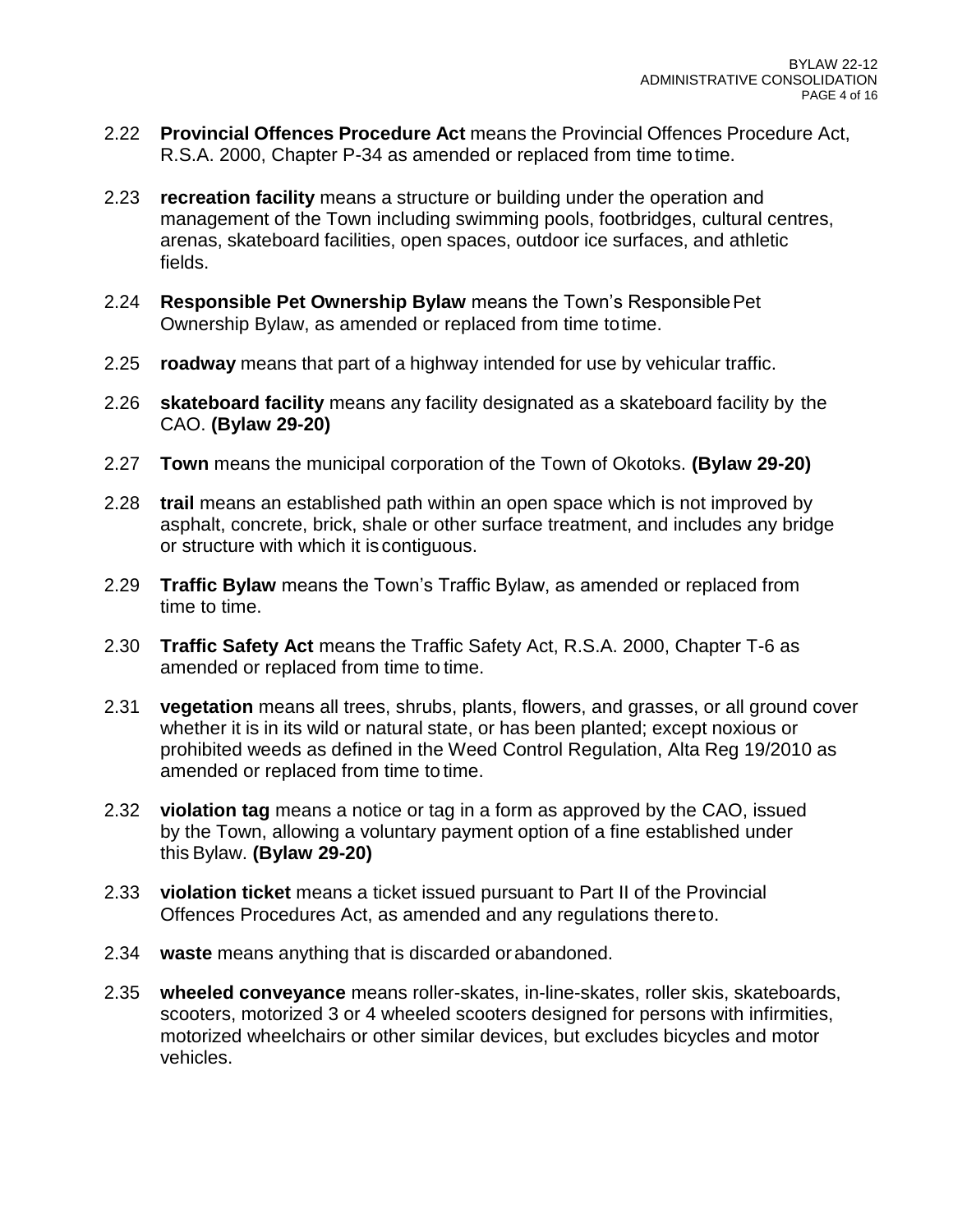# **3. HOURS**

- 3.1 Open spaces, with the exception of the skateboard facility, Beatrice Wyndham Park, and Hughes Park, shall be closed to the public every day from 11:01 p.m. through to 5:00 a.m. the following day, excepting for: **(Bylaw 29-20)**
	- a) persons travelling through open spaces on public pathways;
	- b) persons or groups holding an event under a Facility Rental Contract;
	- c) activities in the campground area of the Lions Campground.
- 3.2 The skateboard facility shall be closed to the public from 10:01 p.m. or dusk, whichever comes first, through to 9:00 a.m. the followingday.
- 3.3 Beatrice Wyndham Park shall be closed to the public from 10:01 p.m. through to 9:00 a.m. or sunrise, whichever comes first, the following day.
- 3.4 Hughes Park shall be closed to the public from 10:01 p.m. through to 5:00 a.m. the following day.
- 3.5 Notwithstanding subsections 3.1 to 3.4, the CAO may change the hours of access, or close an open space or recreation facility or portions thereof, where in their opinion there is a danger to the public or where such closure is reasonably necessary for repairs or maintenance. **(Bylaw 29-20)**

### **4. SIGNS**

4.1 No person shall disobey directive signage within an open space or recreation facility.

### **5. DAMAGE**

- 5.1 No Person shall damage, deface, destroy, mark, burn, move, remove or otherwise interfere with a structure, fence, bench, fixture, improvement, sign, tree, vegetation, soil, sand, gravel, wood or any other material or property located in an open space or recreation facility.
- 5.2 No person shall climb onto, or over top of any fence, building or structure in an open space or recreation facility.

### **6. WASTE DEPOSIT**

- 6.1 No person shall:
	- a) deposit waste of any nature or kind in an open space or recreationfacility except in designated areas;
	- b) litter, as defined in the Community Standards Bylaw, Bylaw 19-10, as amended or replaced from time to time;
	- c) dispose or dump yard waste (including grass clippings), household or commercial refuse in any open space or recreation facility receptacle or in any other area of an open space;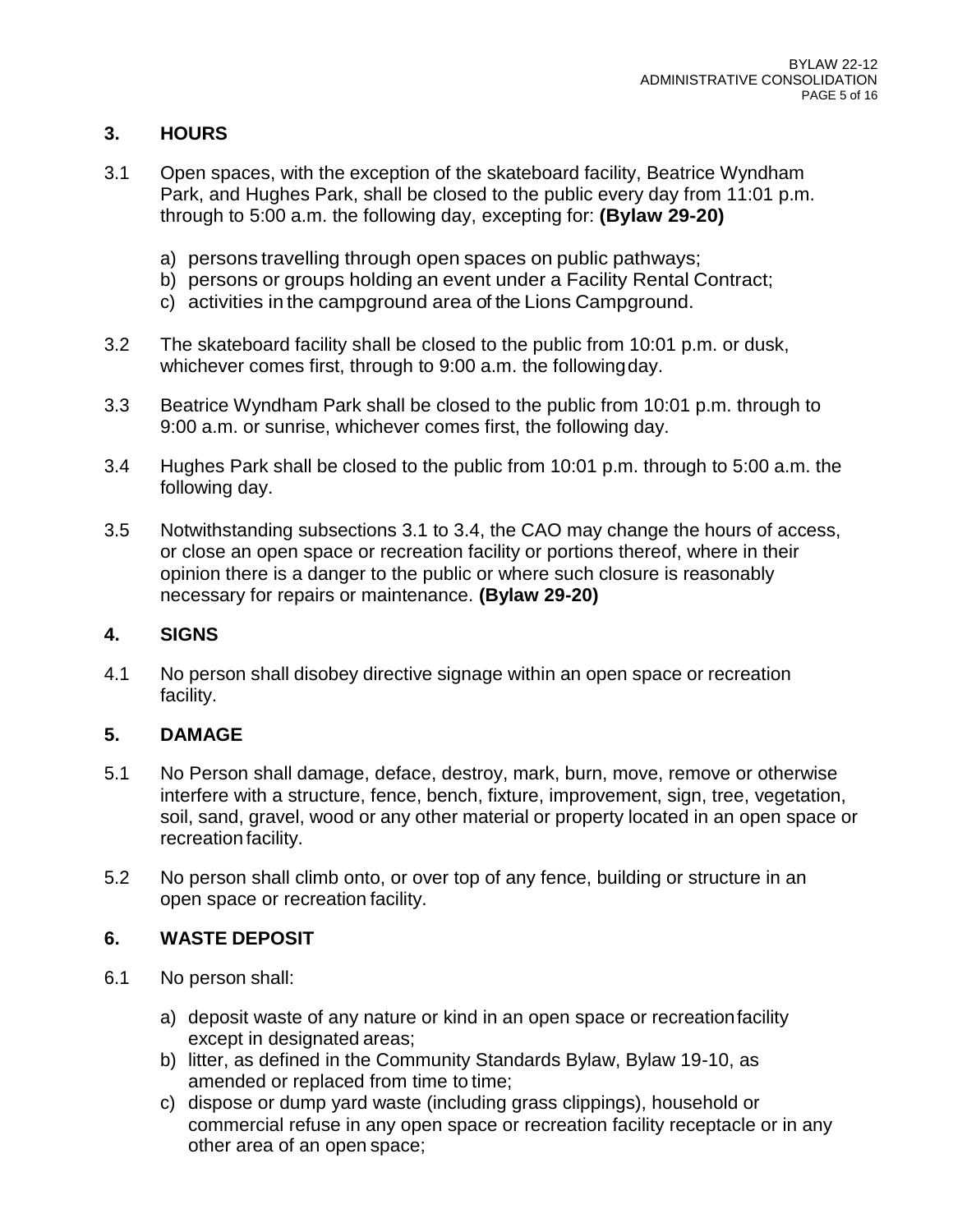d) dump, drain or discharge onto any soils, or into any waters within any open space or recreation facility; including pools, and bathing area, fountains or any tributary, pond, lake, brook, stream, sewer or drain flowing into any waters, or watercourses of any kind; any substance, liquid or solid, toxic or otherwise which may have the effect of polluting the said watercourse(s).

# **7. CONDUCT**

- 7.1 No person shall engage in an activity in an open space or recreation facility which does or may:
	- a) injure any other person using an open space or recreation facility;
	- b) damage an open space or recreation facility;
	- c) unduly interfere with the reasonable use of an open space or recreation facility by any other person; or
	- d) use any building, structure or equipment for any purpose other than that for which it is obviously intended.
- 7.2 No person in an open space or recreation facility shall, without written authorization from the CAO: **(Bylaw 29-20)**
	- a) propel a golf ball in any manner;
	- b) engage in archery;
	- c) discharge firearms;
	- d) use a sling-shot;
	- e) engage in the shooting of a projectile of any nature propelled by a compressed gas or mechanical means;
	- f) install, build, erect, place, remove or modify any amenity, utility, or pathway;
	- g) affix or attach any object to a tree, structure or in a recreation facility;
	- h) cut, irrigate, spray or apply a substance, including pesticides and fertilizers, to any vegetation, or otherwise disturb or damage thevegetation;
	- i) leave, place, store, deposit or hoard anything;
	- j) build, erect or create a jump or ramp;
	- k) consume from or use glass containers in areas where possession of glass containers is specifically prohibited, including in and around spray pads, waterslides, swimming pools, beach areas, off-leash dog parks and skateboard facilities;
	- l) enter or leave any open space or recreation facility except by designated entrance ways or exits, or enter or attempt to enter any recreation facility, area or building sealed, locked or otherwise restricted from public access;
	- m) operate an amplifying system;
	- n) organize or take part in any procession, drill, performance, ceremony or concert;
	- o) discharge, or ignite any fireworks or other items of an explosive nature;
	- p) plant, grow, place or modify any vegetation;
	- q) consume, serve or sell liquor unless authorized by the CAO and with the appropriate license approval of the Alberta Gaming and Liquor Commission. **(Bylaw 29-20)**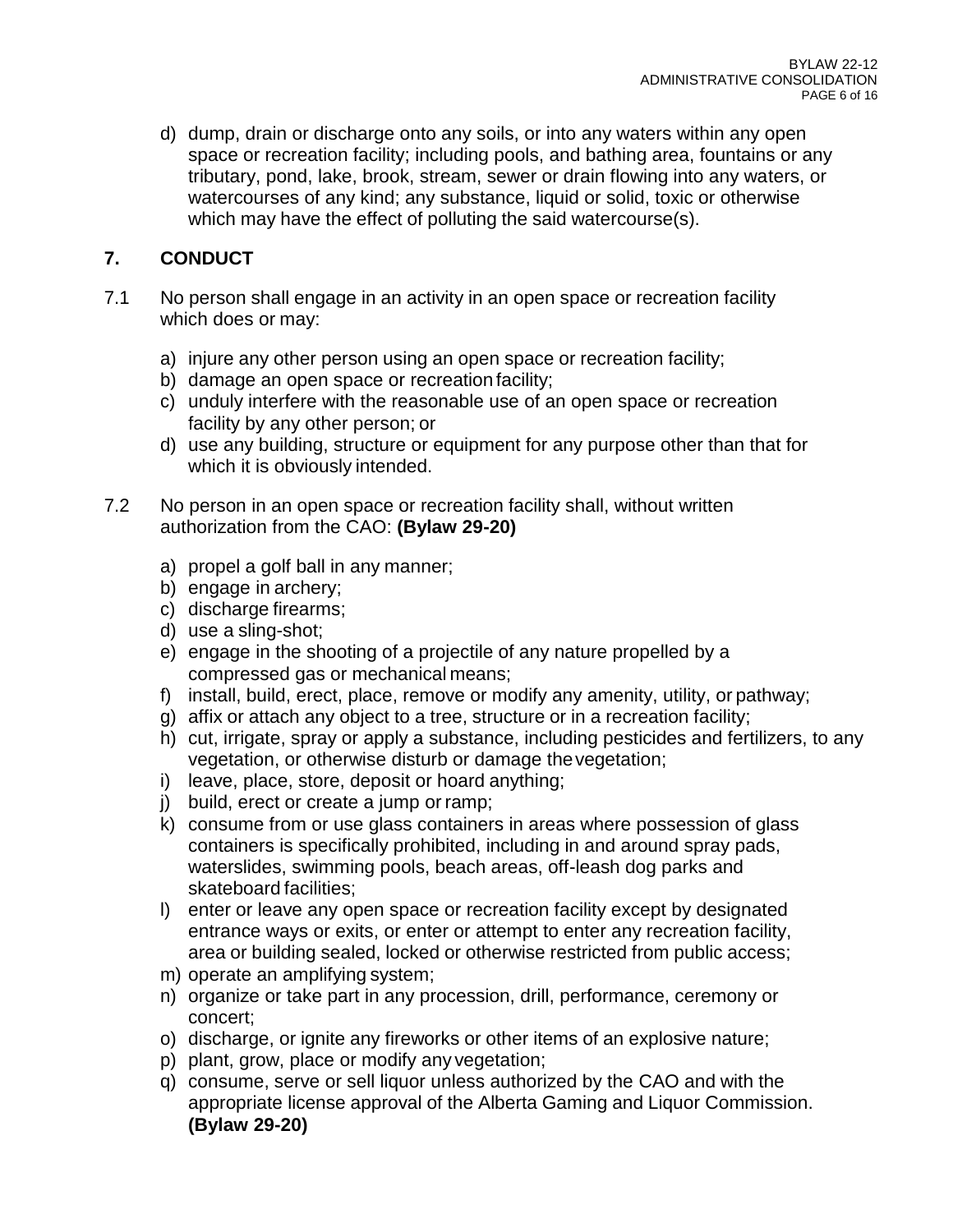7.3 No person shall engage in any form of ice hockey in a Town owned or operated ice surface unless such person is wearing a safety helmet of the type approved by the Canadian Standards Association.

## **8. STORM WATER PONDS**

- 8.1 No person shall enter, wade, swim or skate, in or upon a storm water pond located within the Town. No person shall:
	- a) jump, dive, or otherwise propel themselves, from or off any amenity into a storm water pond within the Town;
	- b) affix or secure themselves to any structure or amenity for the purposes of water play in a storm water pond located within the Town.
- 8.2 No person shall launch a boat, canoe, kayak or similar craft, upon a storm water pond located within the Town.

## **9. CAMPING/SHELTER**

9.1 No person shall camp or erect a tent or shelter of any kind in an open space except in a designated campground.

## **(Section 10 deleted as per Bylaw 21-21)**

## **10. MOTOR VEHICLES**

- 10.1 The CAO may authorize certain motor vehicles and off-highway vehicles to be operated and parked in open spaces for the purposes of maintenance, public security or specialevents. **(Bylaw 29-20)**
- 10.2 No person shall, without written authorization from the CAO: **(Bylaw 29-20)**
	- a) drive a motor vehicle, off-highway vehicle, horse drawn vehicle or ride a horse or other animal in an open space, except along routes provided for that purpose;
	- b) park a motor vehicle or off-highway vehicle in an open space, except in an area designated for such use;
	- c) operate a motor vehicle or off-highway vehicle in an open space in excess of 20 kilometers per hour or such lesser speed as otherwise posted unless a greater speed limit is posted; or
	- d) allow any motor vehicle or off-highway vehicle of which he or she is the registered owner to do any of the above.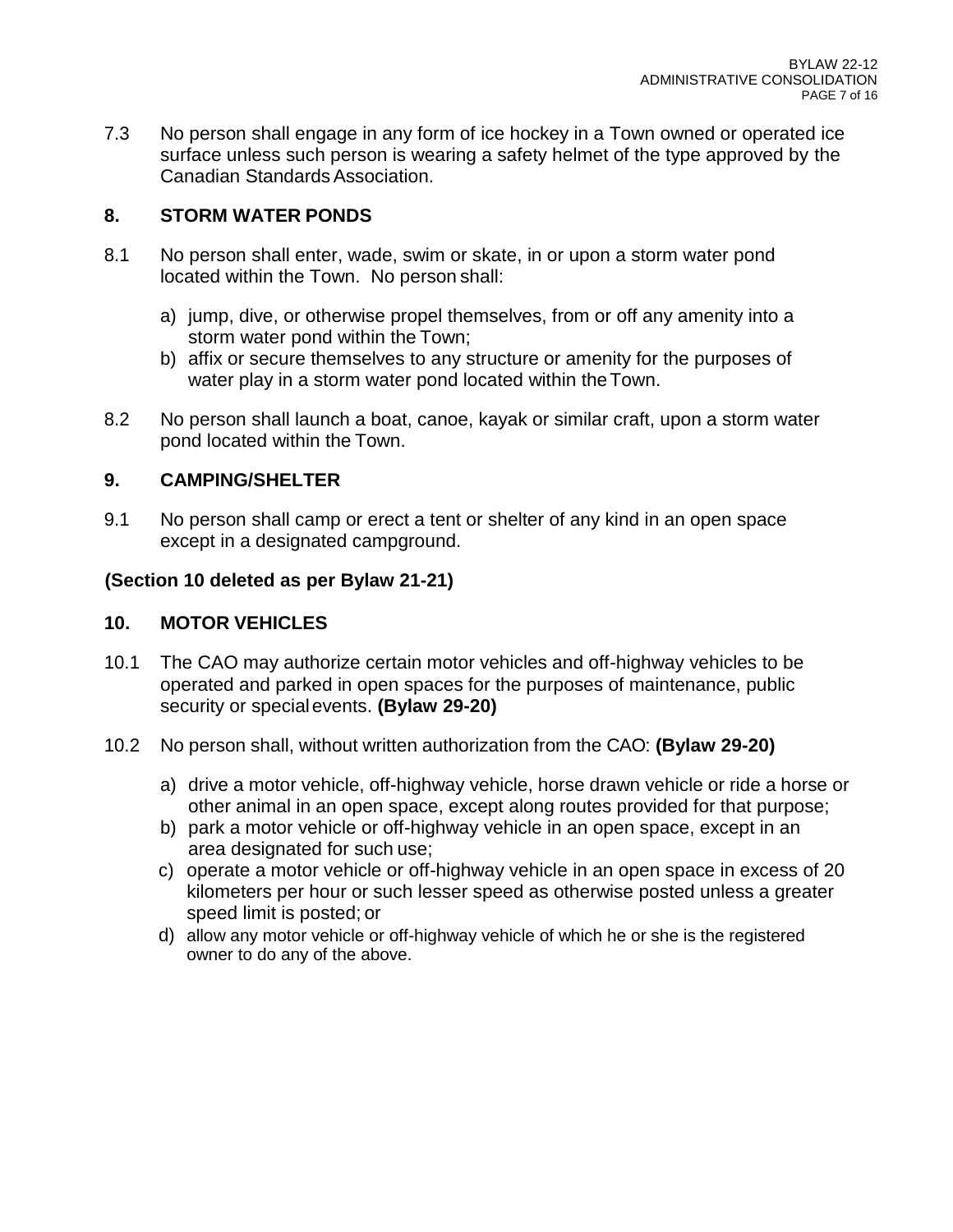## **11. FIRES**

- 11.1 No person shall, without written authorization from the CAO: **(Bylaw 29-20)**
	- a) start or maintain a fire in an open space except in designated fire pits provided for such use;
	- b) leave a fire unattended;
	- c) throw, place or leave upon the ground any burning material or substance.

## **12. ANIMALS**

- 12.1 No person shall permit an animal owned or controlled by them to be in an area where directive signage prohibits the presence of animals, regardless of whether or not such animal is at large, with the exception of animals that are specifically trained and in use at the time for the purpose of facilitating the needs of a disabled individual.
- 12.2 No person shall allow a dog in any open space unless that dog is on a permitted leash, with the exception that legally licensed dogs may be off leash in an area designated for that purpose if the dog:
	- a) is supervised by a competent person;
	- b) is within range of audible commands;
	- c) comes when it is called;
	- d) does not chase, bother, interfere or attack any persons, or fur-bearing animals.
- 12.3 When in a designated off leash area all persons must:
	- a) carry a permitted leash;
	- b) immediately remove an animal that shows aggression toward people or other animals whether or not directed by a Peace Officer or the CAO. **(Bylaw 29-20)**
- 12.4 All persons bringing animals into any open space are required to clean up any defecation from their animal and dispose of it in the appropriate waste receptacles.
- 12.5 No person shall touch or feed fur-bearing animals in an open space or entice furbearing animals in an open space to approach, by holding out or setting out decoys or any such devices, food stuffs or bait of any kind.
- 12.6 No person shall harass, worry, attempt to capture, capture, injure or kill any wildlife in an open space unless that person is authorized to do so by the Town or has authority to do so under the authority of the Wildlife Act.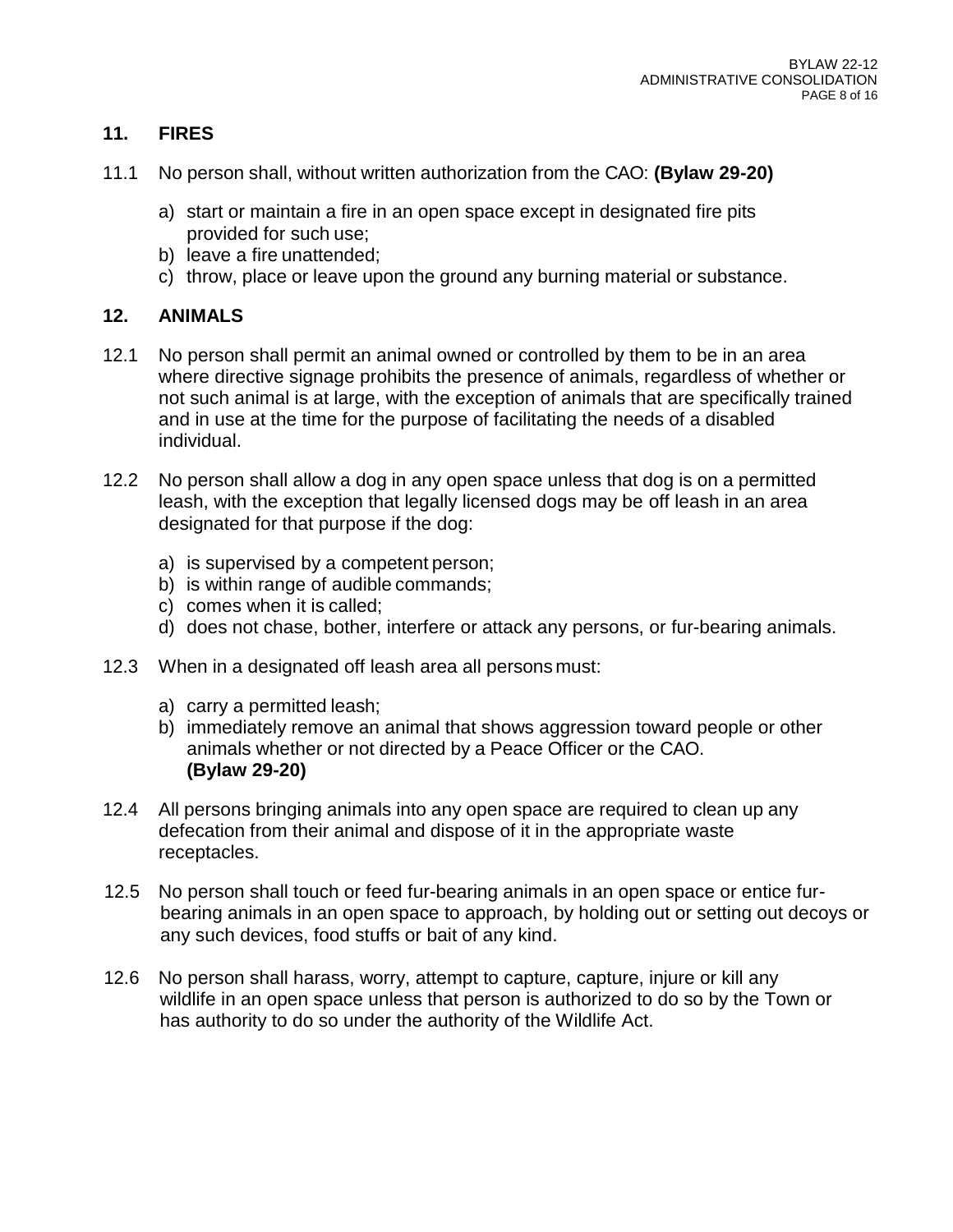## **13. SALE OF GOODS**

- 13.1 No person shall, in an open space or recreation facility, unless such activity is permitted and the CAO has first given written approval: **(Bylaw 29-20)**
	- a) provide goods or services for sale;
	- b) carry on any business of any kind or nature whatsoever or solicit for any business, trade or occupation;
	- c) place a sign or device of any kind advertising;
	- d) place or leave any goods or merchandise in order to display the same for sale.

### **14. PATHWAYS**

- 14.1 A person operating a bicycle or wheeled conveyance on a pathway or trail shall:
	- a) yield the right of way to pedestrians;
	- b) use a bell or other audible signal before overtaking and passing a pedestrian;
	- c) not exceed a speed of 20 kilometers per hour;
	- d) not operate in a reckless manner.
- 14.2 Unless otherwise authorized pursuant to this Bylaw, no person in a natural area shall operate a bicycle or wheeled conveyance except on pathways and trails.
- 14.3 No person shall have access to an open space roadway, pathway or trail which is closed, or where such use is prohibited.
- 14.4 No person using a pathway or trail shall travel at a rate of speed that is unreasonable having regard to all the circumstances, including but not limited to:
	- a) the nature, condition and use of the pathway or trail;
	- b) any conditions, including weather, that may affect visibility;
	- c) the volume and type of traffic on the pathway ortrail.

### **15. PERMITS**

- 15.1 No person shall use or occupy all or any portion of an open space or recreation facility unless that person has obtained a facility rental contract excepting persons utilizing areas designated in open spaces of facilities for individual or family use or for small unorganized games and events.
- 15.2 No person shall interfere with the use of an area by other users or groups to which exclusive use has been granted pursuant to a facility rental contract.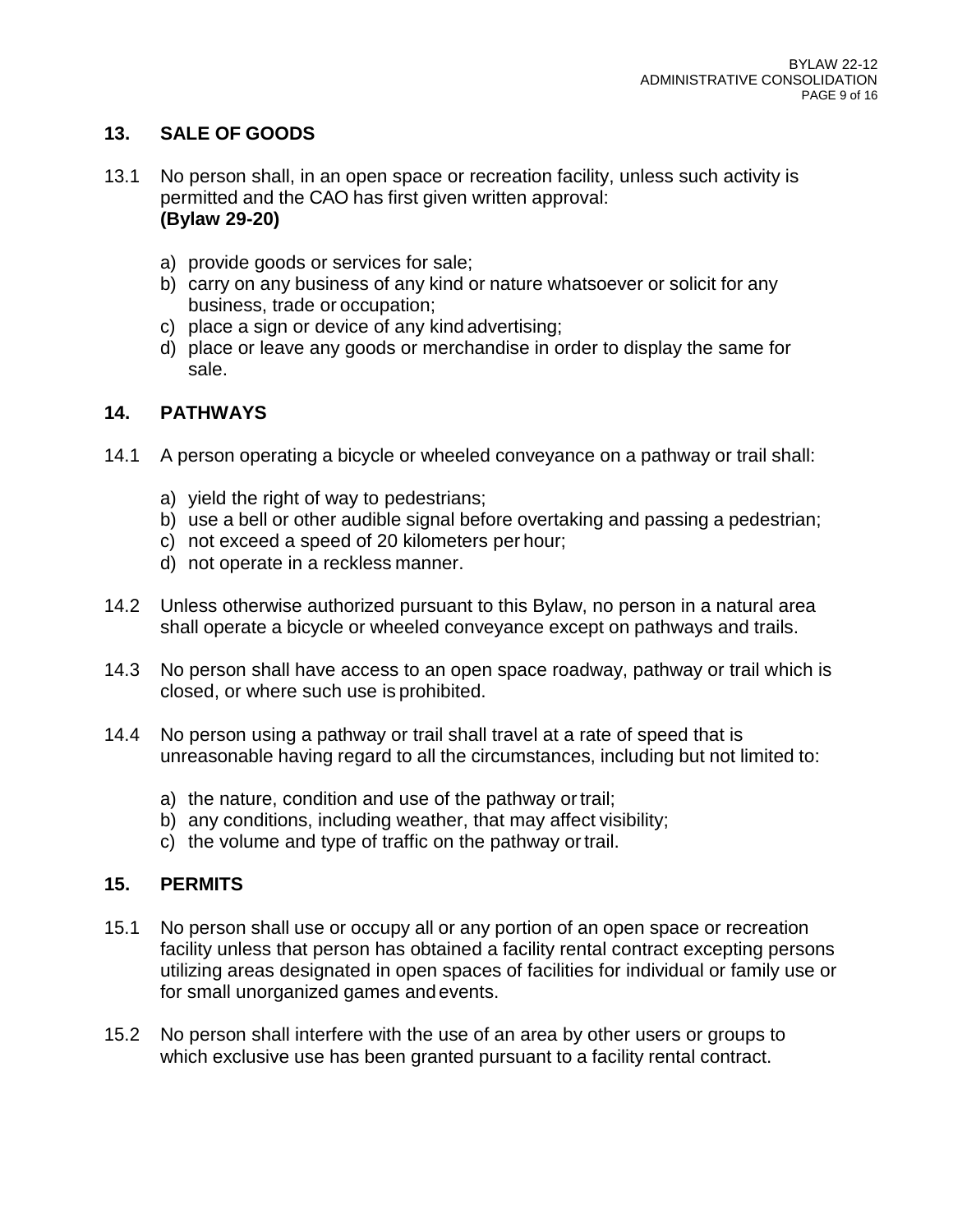## **16. ADMINISTRATION**

- 16.1 The CAO may, upon written request, issue a facility rental contract to a person. In addition to authorizing the use or occupation of an open space or recreation facility, this facility rental contract may include suspending or temporarily amending the provisions of this Bylaw and the contract shall specify the dates, hours, and conditions during which suspension or amendment may occur. The CAO is authorized to: **(Bylaw 29-20)**
	- a) make regulations designating an open space or recreation facility or portion of an open space or recreation facility as an area which may be licensed by a facility rental contract to the exclusive use of a person or agroup;
	- b) establish fees and application processes for facility rental contracts;
	- c) establish the conditions upon which exclusive use may be made of an area;
	- d) make regulations designating skateboard facility areas, camping areas and designated footbridges;
	- e) establish admission fees and terms of use for open spaces or recreation facilities;
	- f) approve and place directive signage within an open space orrecreation facility;
	- g) make regulations excluding open spaces or recreation facilities or portions thereof from use by the public;
	- h) make regulations and impose conditions for the orderly use of an open space or recreation facility, or a portion of an open space or recreation facility of activities not otherwise prohibited by theBylaw;
	- i) authorize any person to operate or park a motor vehicle oroff-highway vehicle in an open space as otherwise prohibited by thisBylaw;
	- j) following approval from the Fire Chief, authorize any person to start or maintain a fire within a designated area of an open space.
- 16.2 This Bylaw does not apply to work carried on by the Town or its agents, contractors, or employees, acting within the scope of their agency, contract or employment as the case may be.

### **17. PENALTIES**

- 17.1 The CAO or a Peace Officer may evict or deny admission, or the right to gain entry to an open space or recreation facility, or the right to any privilege associated with the use or occupation of an open space or recreation facility, to any person if the person: **(Bylaw 29-20)**
	- a) has attempted, impeded or interfered with the enjoyment of any person attending an open space or recreation facility or participating in an activity or performance;
	- b) is under the influence of liquor or other intoxicating substance;
	- c) has caused or permitted noise that annoys or disturbs the peace of any person, with the use of audio or sound reproduction devices, amplification devices, musical instruments, air horns, bugles, cymbals, bull horns or any similar devices;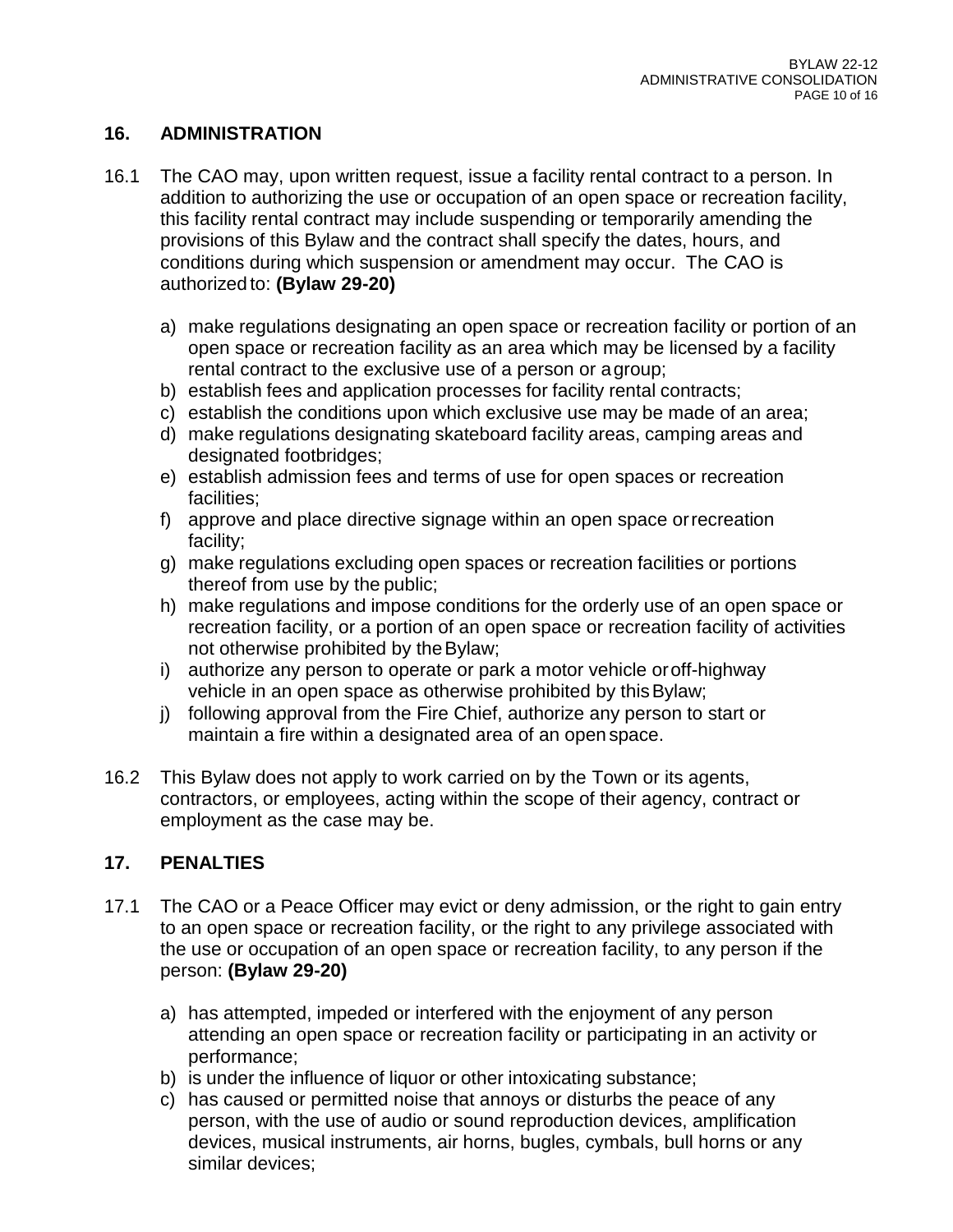- d) has yelled, screamed or swore;
- e) has breached or attempted to breach a provision of the Bylaw or the terms or conditions of a contract or rule of conduct established by the CAO. **(Bylaw 29-20)**
- 17.2 Whether or not a charge may be laid or conviction obtained in respect of same, any person so removed shall have no right to demand or obtain refund of all or any portion of any admission or fee for any facility rental contract. Any person so evicted failing to leave may be ejected by a Peace Officer from the open space or recreation facility.
- 17.3 Any person who contravenes any provision of this Bylaw is guilty of an offence and is liable on summary conviction to a fine of not more than Ten Thousand (\$10,000) Dollars and not less than One Hundred (\$100) Dollars, imprisonment for a term not exceeding six (6) months or both.
- 17.4 Where a Peace Officer believes that a person has contravened any provision of this Bylaw, the Peace Officer may serve upon such person a violation ticket referencing the section contravened in accordance with the provisions of the Provincial Offences Procedure Act.
- 17.5 The levying and payment of any penalty, or the imprisonment for any period as provided for in this Bylaw shall not relieve a person from the necessity of paying any fees, charges or costs for which the person is liable under the provisions of this Bylaw:
	- a) to repair damages to an open space, recreation facility, structure, fixture, improvement, sign or other property;
	- b) to repair or replace vegetation, soil, sand, gravel, wood or other material located in an open space;
	- c) to clean up waste;
	- d) to extinguish fires; and

all of the foregoing shall be deemed to be loss of, or damage to, property suffered by the Town for the purposes of an application for compensation pursuant to the Provincial Offences Procedures Act.

- 17.6 In accordance with the Traffic Safety Act, a Peace Officer may tow and impound any motor vehicle or off-highway vehicle parked in contravention of the provisions of this Bylaw and the vehicle shall not be released from impoundment before the costs of impoundment, towing and storage have beenpaid.
- 17.7 The specified penalty payable in respect of a contravention of a provision of this Bylaw is as provided for in Schedule "A" of thisBylaw.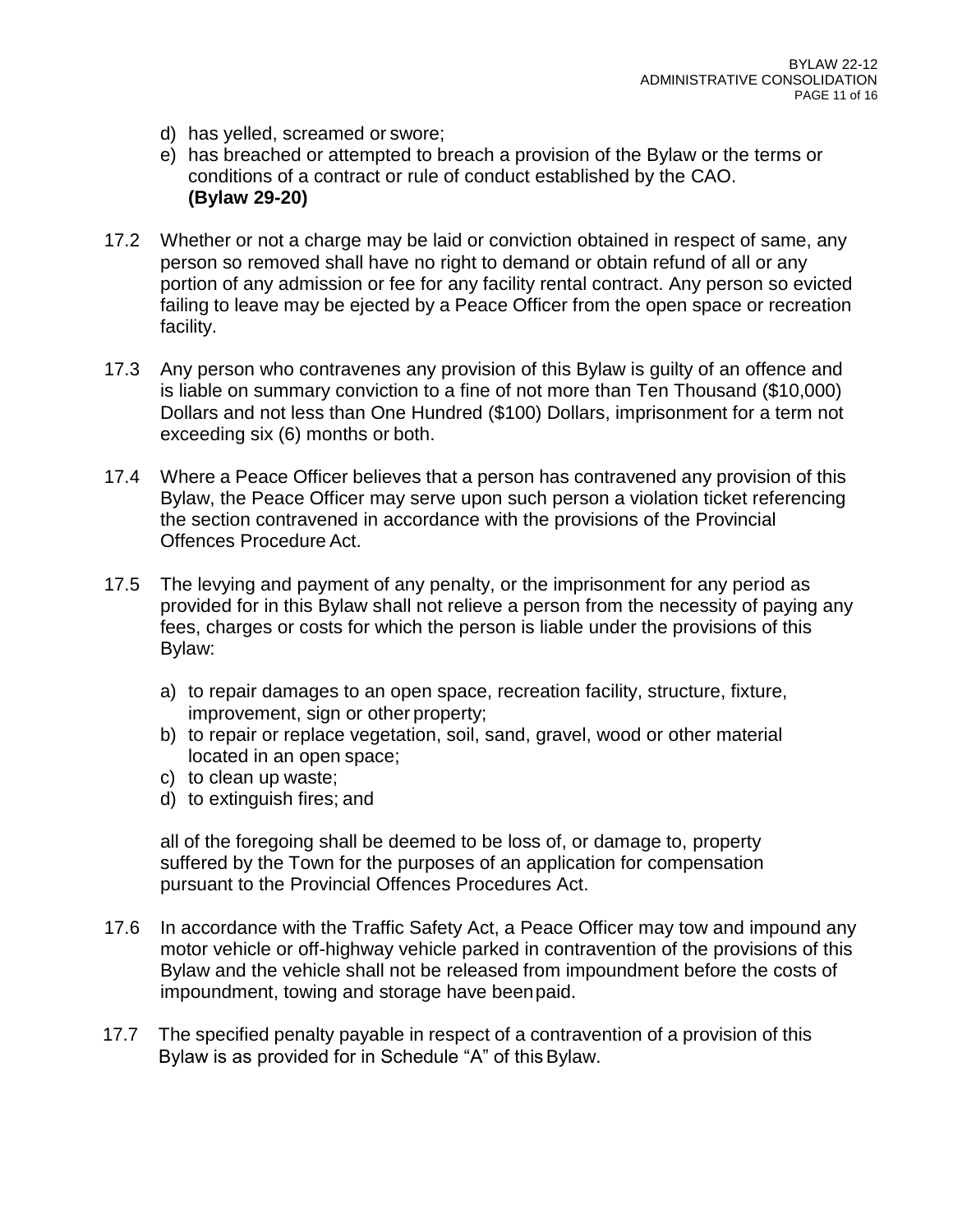- 17.8 Notwithstanding section 18.4, in lieu of prosecution pursuant to the Provincial Offences Procedure Act, a Peace Officer may issue a violation tag referencing the section of the Bylaw contravened, to the alleged offender, or to the registered owner of any motor vehicle or off-highway vehicle involved in a contravention of this Bylaw or the parking provisions of the Regulations.
- 17.9 Service of any such violation tag shall be sufficient if itis:
	- a) personally served;
	- b) served by regular mail; or
	- c) placed on or attached to the motor vehicle or off-highway vehicle involved in the contravention of this Bylaw or the parking provisions of the Regulations.
- 17.10 A person who has been issued a violation tag pursuant to the provisions of the Bylaw, and who has fully paid the penalty as indicated to the Town within the time allowed for payment and has remedied the subject contravention, shall not be liable to prosecution pursuant to the Provincial Offences Procedure Act for the subject contravention.
- 17.11 No person, other than the owner or driver of a vehicle, shall remove a violation tag placed on or attached to such vehicle by a Peace Officer in the course of their duties.
- 17.12 No person shall willfully obstruct, hinder or interfere with a Peace Officer or any other person authorized to enforce and engaged in the enforcement of the provisions of the Bylaw.

### **18. SEVERABILITY AND OTHER LAWS**

- 18.1 It is the intention of Council that each separate provision of this Bylaw shall be deemed independent of all other provisions herein and it is the further intention of Council that if any provision of this Bylaw is declared invalid, all other provisions hereof shall remain valid and enforceable.
- 18.2 This Bylaw shall not apply to the extent of any conflict with the Town's Traffic Bylaw, Responsible Pet Ownership Bylaw, Community Standards Bylaw, or any Federal or Provincial legislation.
- 18.3 Nothing in this Bylaw shall relieve any person of the obligation to comply with any Federal, Provincial or other Municipal legislation.

Bylaw 10-91 of the Town and any amendments thereto are hereby repealed upon this Bylaw coming into effect.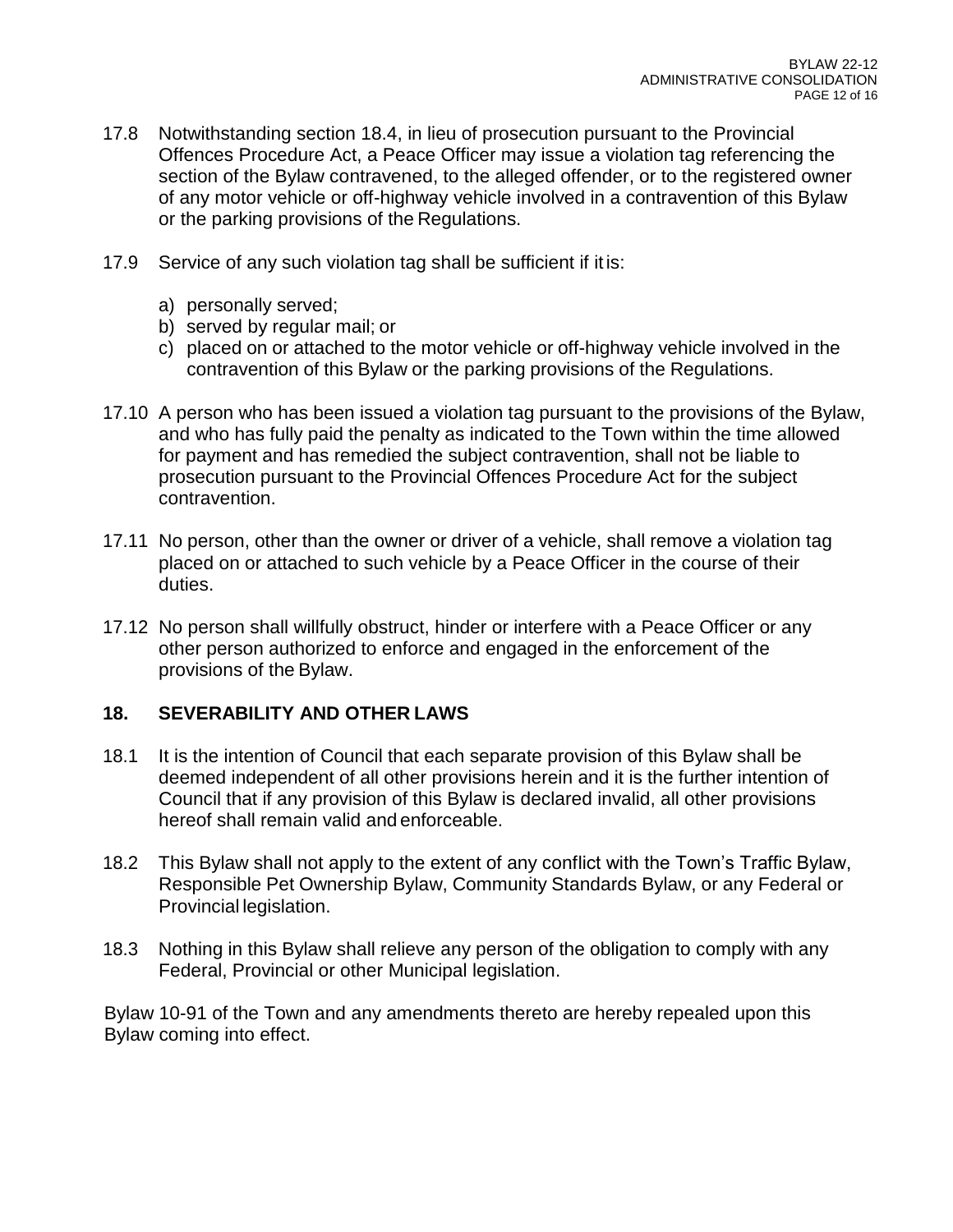This Bylaw shall come into full force and effect upon third and final reading.

Bylaw 22-12 received third and final reading November 26, 2012.

### ORIGINAL BYLAW SIGNED BY MAYOR AND MUNICIPAL SECRETARY

Bylaw 29-20 received third and final reading August 17, 2020.

ORIGINAL BYLAW SIGNED BY MAYOR AND CHIEF ADMINISTRATIVE OFFICER

Bylaw 21-21 received third and final reading June 28, 2021.

ORIGINAL BYLAW SIGNED BY DEPUTY MAYOR AND CHIEF ADMINISTRATIVE OFFICER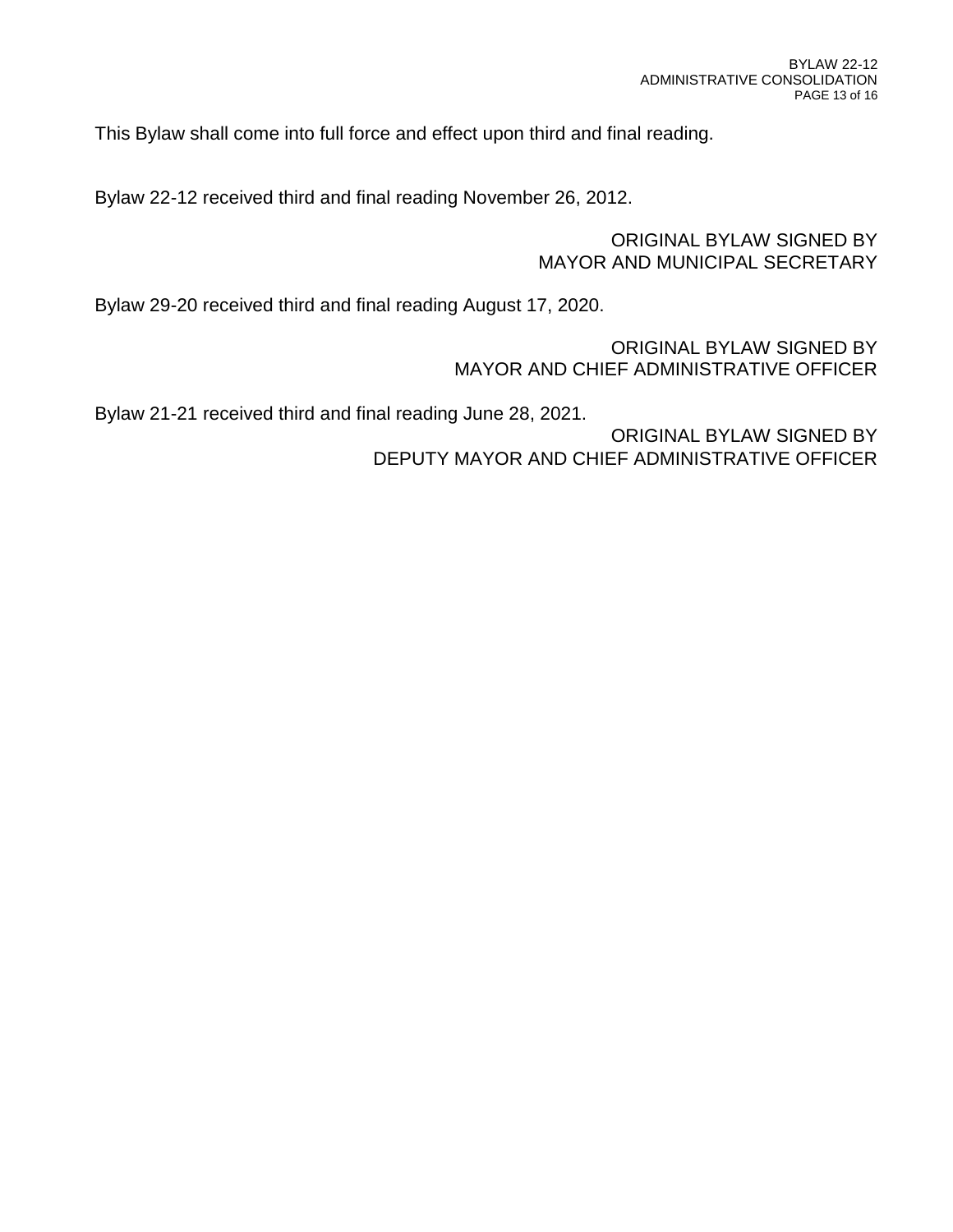# SCHEDULE "A"

| <b>SECTION</b>               | <b>OFFENCE DESCRIPTION</b>                                     | <b>FIRST</b><br><b>OFFENCE</b> | <b>SECOND OR</b><br><b>SUBSEQUENT</b><br><b>OFFENCES</b><br><b>WITHIN SIX (6)</b><br><b>MONTHS</b> |
|------------------------------|----------------------------------------------------------------|--------------------------------|----------------------------------------------------------------------------------------------------|
| $3.1 - 3.4$<br>(Bylaw 29-20) | Use open space when closed to<br>the public                    | 100.00                         | 100.00                                                                                             |
| 4.1                          | Disobey a directive sign                                       | 100.00                         | 100.00                                                                                             |
| 5.1                          | Damage open space or<br>recreation facility                    | 250.00                         | 500.00 / 1000.00                                                                                   |
| 5.2                          | Climb on or over fence at open<br>space or recreation facility | 100.00                         | 100.00                                                                                             |
| 6.1(a)(b)(c)(d)              | Deposit, dispose or dump waste                                 | 250.00                         | 500.00 / 1000.00                                                                                   |
| 7.1(a)                       | Engage in activity which<br>does/may injure                    | 250.00                         | 250.00                                                                                             |
| 7.1(b)                       | Engage in activity which<br>does/may damage                    | 100.00                         | 500.00 / 1000.00                                                                                   |
| 7.1(c)                       | Engage in activity which<br>does/may interfere                 | 100.00                         | 100.00                                                                                             |
| 7.1(d)                       | Engage in activity incompatible<br>with use                    | 100.00                         | 100.00                                                                                             |
| 7.2(a)                       | Golf                                                           | 100.00                         | 100.00                                                                                             |
| 7.2(b)                       | Archery                                                        | 100.00                         | 100.00                                                                                             |
| 7.2(c)                       | Discharge firearm                                              | 250.00                         | 250.00                                                                                             |
| 7.2(d)                       | Use slingshot                                                  | 100.00                         | 100.00                                                                                             |
| 7.2(e)                       | Shoot projectile                                               | 100.00                         | 100.00                                                                                             |
| 7.2(f)                       | Install, modify amenity                                        | 250.00                         | 500.00 / 1000.00                                                                                   |
| 7.2(g)                       | Attach object to tree                                          | 100.00                         | 100.00                                                                                             |
| 7.2(h)                       | Disturb or damage vegetation                                   | 250.00                         | 250.00                                                                                             |
| 7.2(i)                       | Leave, place, store or<br>deposit anything                     | 250.00                         | 250.00                                                                                             |
| 7.2(j)                       | Build jump or ramp                                             | 100.00                         | 100.00                                                                                             |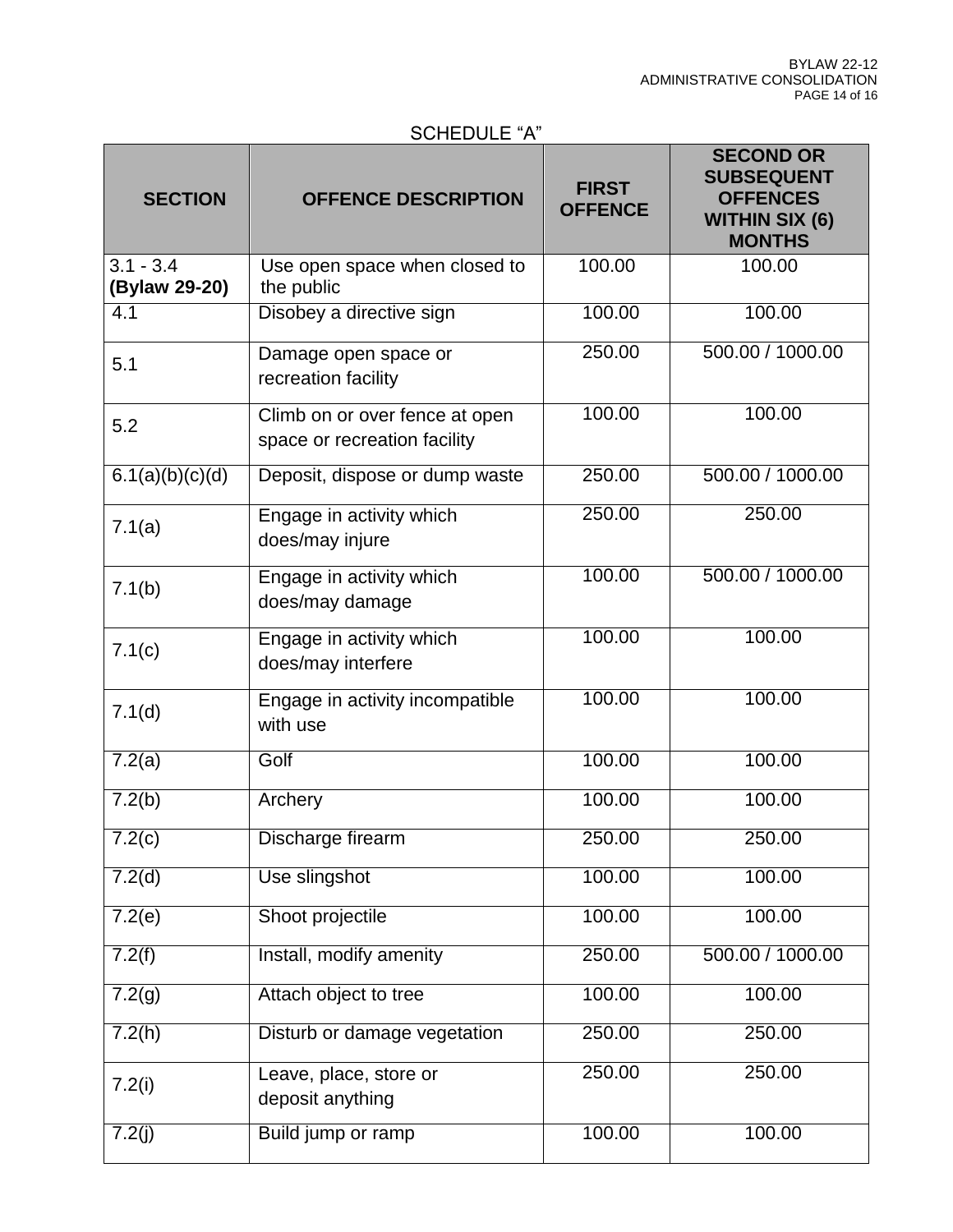| <b>SECTION</b>       | <b>OFFENCE DESCRIPTION</b>                                         | <b>FIRST</b><br><b>OFFENCE</b> | <b>SECOND OR</b><br><b>SUBSEQUENT</b><br><b>OFFENCES</b><br><b>WITHIN SIX (6)</b><br><b>MONTHS</b> |
|----------------------|--------------------------------------------------------------------|--------------------------------|----------------------------------------------------------------------------------------------------|
| 7.2(k)               | Consume from glass container                                       | 100.00                         | 100.00                                                                                             |
| 7.2(l)               | Improper entry or exit                                             | 100.00                         | 100.00                                                                                             |
| 7.2(m)               | Operate amplifying system                                          | 100.00                         | 100.00                                                                                             |
| 7.2(n)               | Take part in public<br>gathering not authorized                    | 100.00                         | 100.00                                                                                             |
| 7.2(0)               | Discharge items of an<br>explosive nature                          | 250.00                         | 500.00 / 1000.00                                                                                   |
| 7.2(p)               | Plant, grow place or modify<br>any vegetation                      | 250.00                         | 250.00                                                                                             |
| $\overline{7.2}$ (q) | Consume/sell Liquor                                                | 250.00                         | 250.00                                                                                             |
| $\overline{7.3}$     | Fail to wear ice hockey helmet                                     | 100.00                         | 100.00                                                                                             |
| 8.1                  | Enter storm water pond or<br>access frozen surface of storm        | 100.00                         | 100.00                                                                                             |
| 9.1                  | water nond/<br>Erect camp / tent /shelter                          | 250.00                         | 250.00                                                                                             |
|                      | <b>(Subsection 10.1 deleted as per</b><br><b>Bylaw 21-21)</b>      |                                |                                                                                                    |
|                      | (Subsection 10.2 deleted as per<br><b>Bylaw 21-21)</b>             |                                |                                                                                                    |
| 10.2(a)              | Operate any vehicle in open<br>space off roadway                   | 250.00                         | 500.00 / 1000.00                                                                                   |
| 10.2(b)              | Park in unauthorized area                                          | 100.00                         | 100.00                                                                                             |
| 10.2(c)              | Operate vehicle in excess of 20<br>km/hr or posted speed limit     | 100.00                         | 100.00                                                                                             |
| 11.1(a)(b)(c)        | Start, maintain, leave<br>unattended, or throw burning<br>material | 250.00                         | 500.00 / 1000.00                                                                                   |
| 12.1                 | Animal in prohibited location                                      | 100.00                         | 200.00                                                                                             |
| 12.2 (a) $(b)(c)$    | Violate off leash area rules                                       | 100.00                         | 100.00                                                                                             |